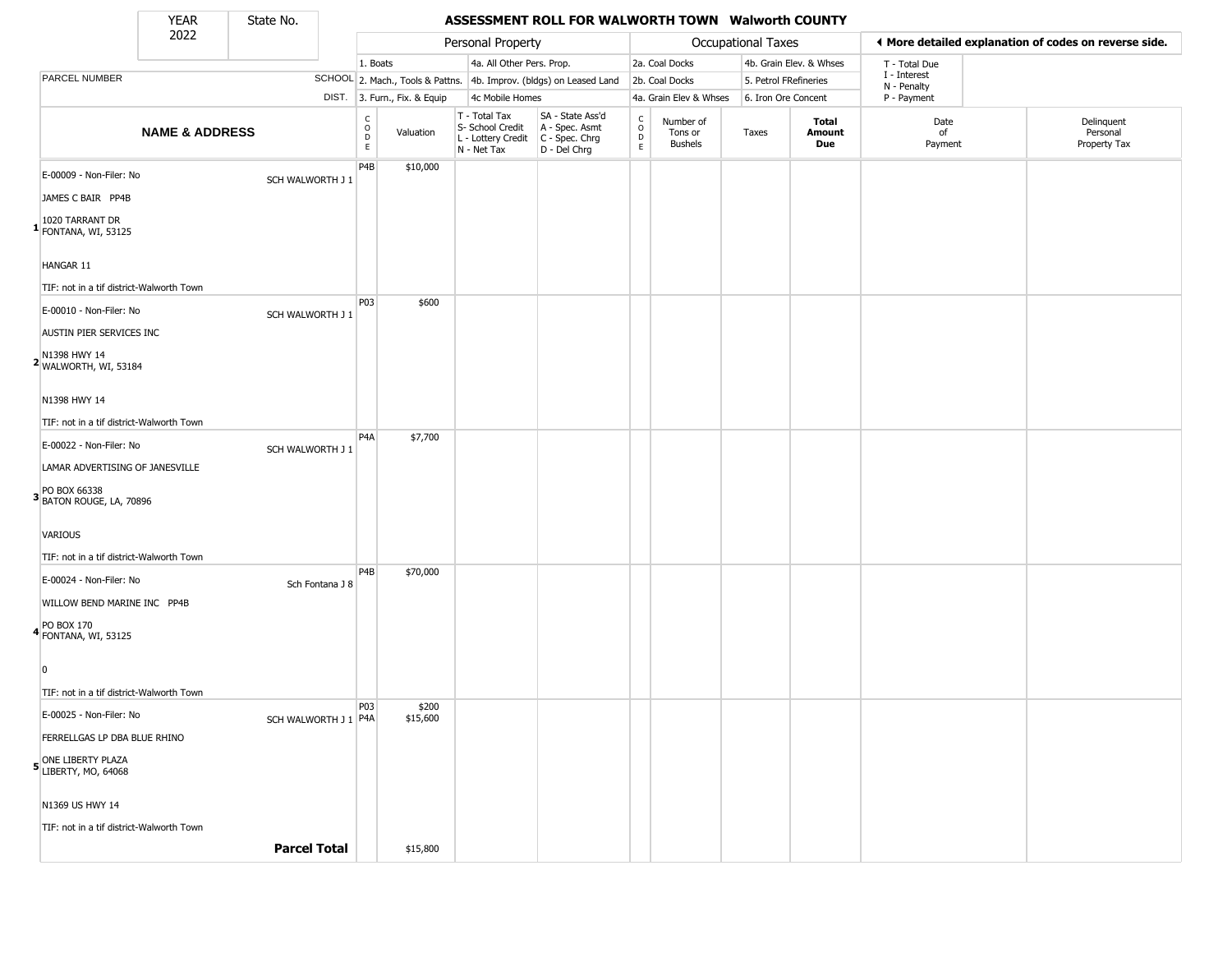### YEAR **ASSESSMENT ROLL FOR WALWORTH TOWN Walworth COUNTY** 2022 DIST. 3. Furn., Fix. & Equip PARCEL NUMBER **NAME & ADDRESS** State No. C O D E Valuation T - Total Tax S- School Credit A - Spec. Asmt L - Lottery Credit C - Spec. Chrg N - Net Tax SA - State Ass'd D - Del Chrg C O D E Number of Tons or Bushels Taxes **Total Amount Due** Date of Payment Delinquent Personal Property Tax Personal Property **Personal Property Personal Taxes** 1. Boats **4a. All Other Pers. Prop.** 2a. Coal Docks 4b. Grain Elev. & Whses SCHOOL 2. Mach., Tools & Pattns. 4b. Improv. (bldgs) on Leased Land 2b. Coal Docks 5. Petrol FRefineries 4c Mobile Homes 4a. Grain Elev & Whses 6. Iron Ore Concent T - Total Due I - Interest N - Penalty P - Payment 3**More detailed explanation of codes on reverse side. 6** WILLIAMS BAY, WI, 53191 E-00026 - Non-Filer: No SCH WALWORTH J 1 ROBERT J PERNIC PP4B 86 DARTMOUTH HANGAR #12 TIF: not in a tif district-Walworth Town P4B \$40,000 **7** WALWORTH, WI, 53184  $E$ -00032 - Non-Filer: No  $SCH WALWORTH J 1 e$ KIKKOMAN FOODS INC PO BOX 69 N1365 SIX CORNERS RD TIF: not in a tif district-Walworth Town **Stat** Ass ess ed \$0 **8** PO BOX 7467 E-00046 - Non-Filer: No SCH WALWORTH J 1 SPECTRUM MID-AMERICA, LLC C/O CHARTER COMMUNICATIONS TAX DEPT CHARLOTTE, NC, 28241-7467 VARIOUS TIF: not in a tif district-Walworth Town P03 \$3,400 **9** WALWORTH, WI, 53184 E-00052 - Non-Filer: Yes MARLIES LOEPKE MARLIES HAIR DESIGN W6807 N WALWORTH RD VARIOUS TIF: not in a tif district-Walworth Town P4A Sch Fontana J 8 P03 \$200 \$700 **Parcel Total** | \$900 **10** FONTANA, WI, 53125 E-00053 - Non-Filer: No Sch Fontana J 8 P03 HOME DESIGN MFG CORP PO BOX 527 N2002 STATE RD 67 TIF: not in a tif district-Walworth Town  $PA<sub>A</sub>$ \$100 \$4,100

**Parcel Total 1 54,200**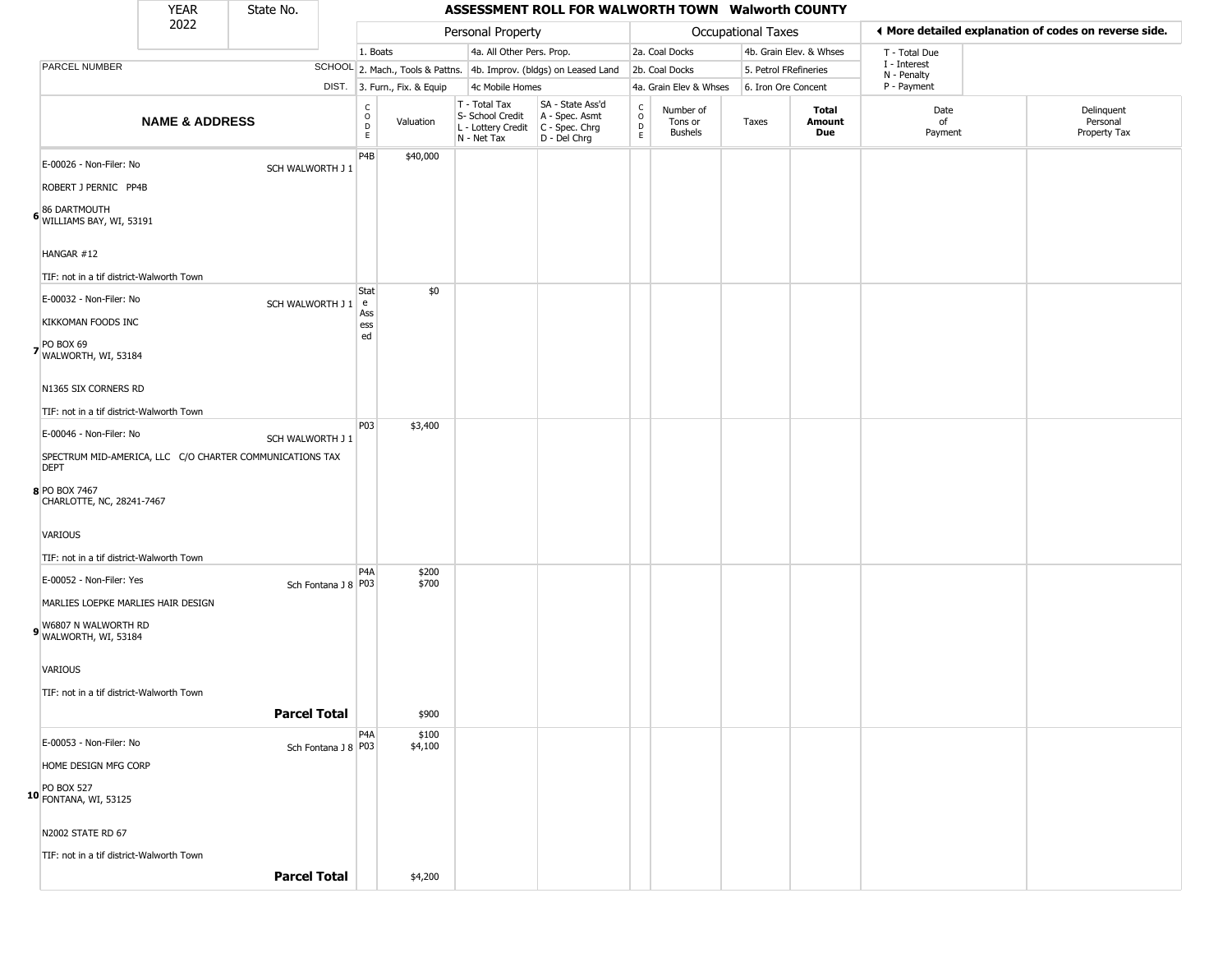### YEAR **ASSESSMENT ROLL FOR WALWORTH TOWN Walworth COUNTY** 2022 DIST. 3. Furn., Fix. & Equip PARCEL NUMBER **NAME & ADDRESS** State No. C O D E Valuation T - Total Tax S- School Credit A - Spec. Asmt L - Lottery Credit C - Spec. Chrg N - Net Tax SA - State Ass'd D - Del Chrg C O D E Number of Tons or Bushels Taxes **Total Amount Due** Date of Payment Delinquent Personal Property Tax Personal Property **Personal Property Personal Taxes** 1. Boats **4a. All Other Pers. Prop.** 2a. Coal Docks 4b. Grain Elev. & Whses SCHOOL 2. Mach., Tools & Pattns. 4b. Improv. (bldgs) on Leased Land 2b. Coal Docks 5. Petrol FRefineries 4c Mobile Homes 4a. Grain Elev & Whses 6. Iron Ore Concent T - Total Due I - Interest N - Penalty P - Payment 3**More detailed explanation of codes on reverse side. 11** ENGLEWOOD, CO, 80155 E-00064 - Non-Filer: No SCH WALWORTH J 1 DISH NETWORK LLC PO BOX 6623 VARIOUS TIF: not in a tif district-Walworth Town P03 \$3,900 **12** DELAVAN, WI, 53115 E-00074 - Non-Filer: Yes Sch Fontana J 8 SOUTH SHORE BAR & GRILL INC W6763 SOUTH SHORE DR VARIOUS TIF: not in a tif district-Walworth Town P03 \$19,500 **13** PO BOX 54767 LEXINGTON, KY, 40555 E-00079 - Non-Filer: No SCH WALWORTH J 1 ADT LLC VARIOUS TIF: not in a tif district-Walworth Town P03 \$1,000 **14** CEDAR RAPIDS, IA, 52401 E-00087 - Non-Filer: No Sch Fontana J 8 GREAT AMERICA FINANCIAL SERVICES CORP 625 1ST ST SE, STE 800 VARIOUS TIF: not in a tif district-Walworth Town P03 \$8,000 **15** PO BOX 248 WALWORTH, WI, 53184 E-00091 - Non-Filer: Yes SCH WALWORTH J 1 BRUCE & JOAN THOMPSON THOMPSON ART GALLERY N1381 STATE HWY 14 P4A \$700

TIF: not in a tif district-Walworth Town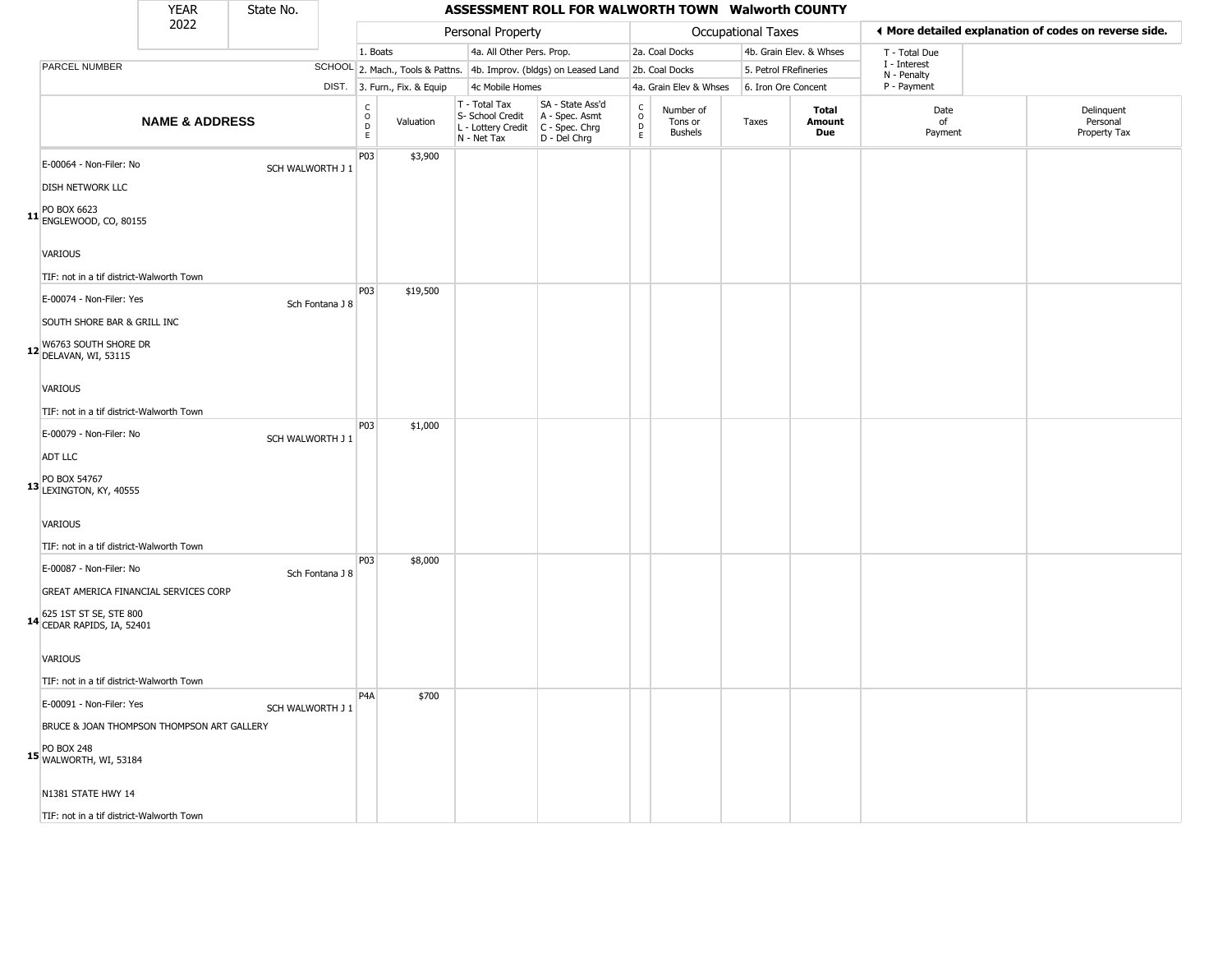| YEAR | State No. |                   | ASSESSMENT ROLL FOR WALWORTH TOWN Walworth COUNTY |
|------|-----------|-------------------|---------------------------------------------------|
| 2022 |           | Personal Property | Occupational Taxes                                |

|                                                                                                                       | 2022                      |                  |                                          |                              | Personal Property                                                      |                                                                      |                                |                                        | <b>Occupational Taxes</b> |                         | ◀ More detailed explanation of codes on reverse side. |                                        |
|-----------------------------------------------------------------------------------------------------------------------|---------------------------|------------------|------------------------------------------|------------------------------|------------------------------------------------------------------------|----------------------------------------------------------------------|--------------------------------|----------------------------------------|---------------------------|-------------------------|-------------------------------------------------------|----------------------------------------|
|                                                                                                                       |                           |                  | 1. Boats                                 |                              | 4a. All Other Pers. Prop.                                              |                                                                      |                                | 2a. Coal Docks                         |                           | 4b. Grain Elev. & Whses | T - Total Due                                         |                                        |
| PARCEL NUMBER                                                                                                         |                           |                  |                                          |                              |                                                                        | SCHOOL 2. Mach., Tools & Pattns. 4b. Improv. (bldgs) on Leased Land  |                                | 2b. Coal Docks                         | 5. Petrol FRefineries     |                         | I - Interest<br>N - Penalty                           |                                        |
|                                                                                                                       |                           |                  |                                          | DIST. 3. Furn., Fix. & Equip | 4c Mobile Homes                                                        |                                                                      |                                | 4a. Grain Elev & Whses                 | 6. Iron Ore Concent       |                         | P - Payment                                           |                                        |
|                                                                                                                       | <b>NAME &amp; ADDRESS</b> |                  | $\rm _o^C$<br>$\mathsf D$<br>$\mathsf E$ | Valuation                    | T - Total Tax<br>S- School Credit<br>L - Lottery Credit<br>N - Net Tax | SA - State Ass'd<br>A - Spec. Asmt<br>C - Spec. Chrg<br>D - Del Chrg | $\rm _o^C$<br>D<br>$\mathsf E$ | Number of<br>Tons or<br><b>Bushels</b> | Taxes                     | Total<br>Amount<br>Due  | Date<br>of<br>Payment                                 | Delinquent<br>Personal<br>Property Tax |
| E-00094 - Non-Filer: No<br>AMERIGAS PROPANE LP                                                                        |                           | SCH WALWORTH J 1 | P <sub>4</sub> A                         | \$600                        |                                                                        |                                                                      |                                |                                        |                           |                         |                                                       |                                        |
| PO BOX 1240<br>16 MANCHESTER, NH, 03105<br><b>VARIOUS</b><br>TIF: not in a tif district-Walworth Town                 |                           |                  |                                          |                              |                                                                        |                                                                      |                                |                                        |                           |                         |                                                       |                                        |
| E-00095 - Non-Filer: No<br>BARNACLE CLUB ATTN CARL BERGENSEN<br>17 PO BOX 229<br>17 FONTANA, WI, 53125                |                           | SCH WALWORTH J 1 | P03                                      | \$1,800                      |                                                                        |                                                                      |                                |                                        |                           |                         |                                                       |                                        |
| <b>W5749 HWY B</b><br>TIF: not in a tif district-Walworth Town<br>E-00096 - Non-Filer: No<br>JASON MANNON PP4B        |                           | SCH WALWORTH J 1 | P4B                                      | \$9,300                      |                                                                        |                                                                      |                                |                                        |                           |                         |                                                       |                                        |
| W7929 LAKE SHORE RD<br><b>18</b> SHARON, WI, 53585<br>HANGAR #7, 8 and 10<br>TIF: not in a tif district-Walworth Town |                           |                  |                                          |                              |                                                                        |                                                                      |                                |                                        |                           |                         |                                                       |                                        |
| E-00097 - Non-Filer: No<br>JONATHAN HARRIGAN PP4B<br>19 364 WAUBUN DR<br>FONTANA, WI, 53125                           |                           | SCH WALWORTH J 1 | P4B                                      | \$6,200                      |                                                                        |                                                                      |                                |                                        |                           |                         |                                                       |                                        |
| HANGAR #2<br>TIF: not in a tif district-Walworth Town<br>E-00098 - Non-Filer: No                                      |                           | SCH WALWORTH J 1 | P <sub>4</sub> B                         | \$3,100                      |                                                                        |                                                                      |                                |                                        |                           |                         |                                                       |                                        |
| LARRY BURTON PP4B<br>N980 KOCH RD<br>20 SHARON, WI, 53585                                                             |                           |                  |                                          |                              |                                                                        |                                                                      |                                |                                        |                           |                         |                                                       |                                        |
| HANGAR #3<br>TIF: not in a tif district-Walworth Town                                                                 |                           |                  |                                          |                              |                                                                        |                                                                      |                                |                                        |                           |                         |                                                       |                                        |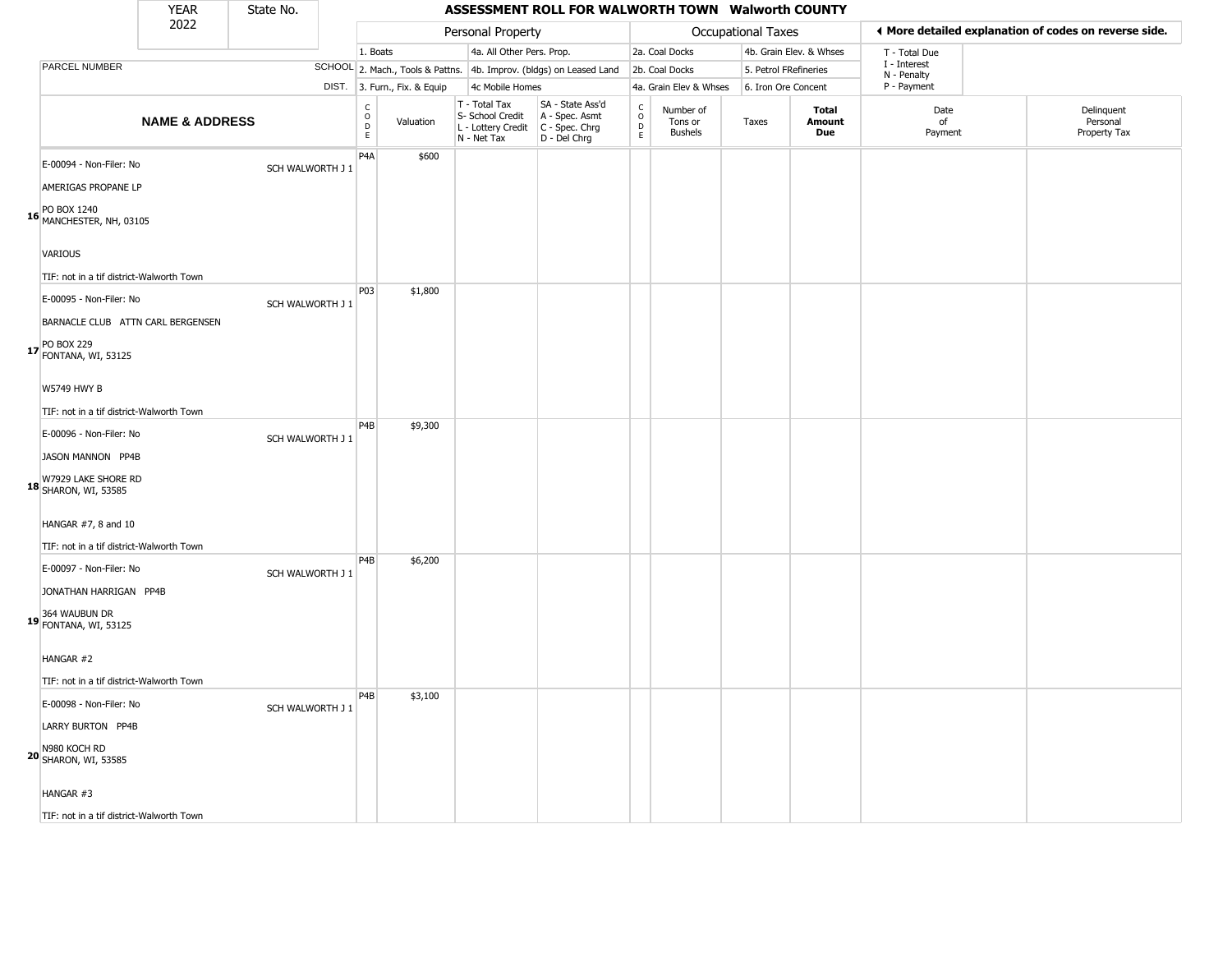### YEAR **ASSESSMENT ROLL FOR WALWORTH TOWN Walworth COUNTY** 2022 DIST. 3. Furn., Fix. & Equip PARCEL NUMBER **NAME & ADDRESS** State No. C O D E Valuation T - Total Tax S- School Credit A - Spec. Asmt L - Lottery Credit C - Spec. Chrg N - Net Tax SA - State Ass'd D - Del Chrg C O D E Number of Tons or Bushels Taxes **Total Amount Due** Date of Payment Delinquent Personal Property Tax Personal Property **Personal Property Personal Taxes** 1. Boats **4a. All Other Pers. Prop.** 2a. Coal Docks 4b. Grain Elev. & Whses SCHOOL 2. Mach., Tools & Pattns. 4b. Improv. (bldgs) on Leased Land 2b. Coal Docks 5. Petrol FRefineries 4c Mobile Homes 4a. Grain Elev & Whses 6. Iron Ore Concent T - Total Due I - Interest N - Penalty P - Payment 3**More detailed explanation of codes on reverse side. 21 FONTANA, WI, 53125** E-00099 - Non-Filer: No SCH WALWORTH J 1 WILLIAM & NANCY TAYLOR PP4B HANGAR #4 TIF: not in a tif district-Walworth Town P4B \$3,100 **22** FONTANA, WI, 53125 E-00100 - Non-Filer: No SCH WALWORTH J 1 JERRY ROBBERSON PP4B 1195 LOWER BROOKWOOD DR HANGAR #5 TIF: not in a tif district-Walworth Town P4B \$3,100 **23** N2225 SIX CORNERS RD WALWORTH, WI, 53184 E-00102 - Non-Filer: No SCH WALWORTH J 1 CHAD HARTWIG PP4B HANGAR #9 TIF: not in a tif district-Walworth Town P4B \$3,400 **24** EDGERTON, WI, 53534  $E$ -00109 - Non-Filer: Yes SCH WALWORTH J 1 P03 KENLYN KENNELS ATTN KENT BOYLES PP & PP4B 11714 N EASTMAN RD VARIOUS TIF: not in a tif district-Walworth Town P4B \$500 \$700 **Parcel Total Fille** \$1,200 **25** W6798 BRICK CHURCH RD WALWORTH, WI, 53184 E-00117 - Non-Filer: Yes SCH WALWORTH J 1 GUS & VANESSA TIPPS VARIOUS P03 \$500

TIF: not in a tif district-Walworth Town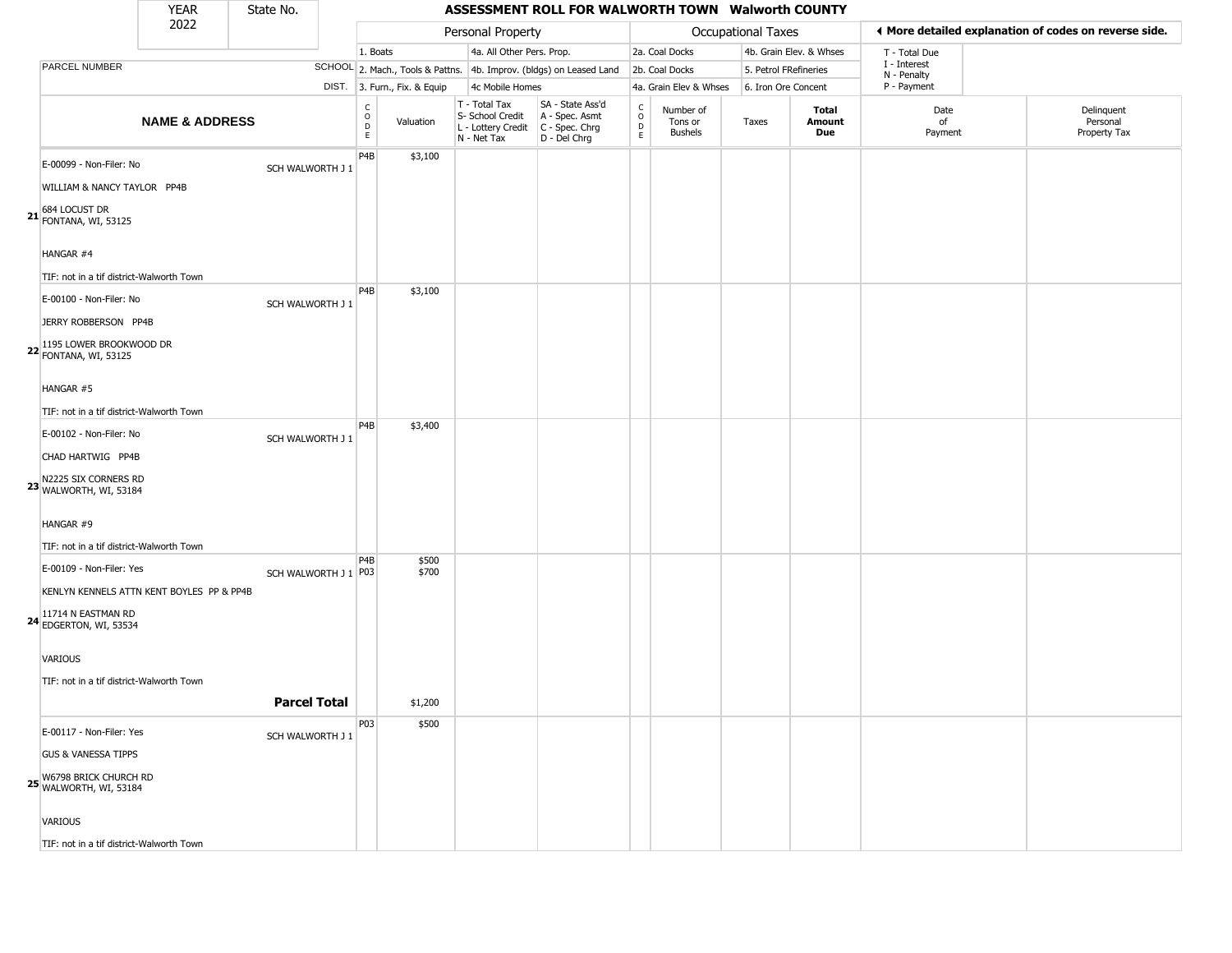### YEAR **ASSESSMENT ROLL FOR WALWORTH TOWN Walworth COUNTY** 2022 DIST. 3. Furn., Fix. & Equip PARCEL NUMBER **NAME & ADDRESS** State No. C O D E Valuation T - Total Tax S- School Credit A - Spec. Asmt L - Lottery Credit C - Spec. Chrg N - Net Tax SA - State Ass'd D - Del Chrg C O D E Number of Tons or Bushels Taxes **Total Amount Due** Date of Payment Delinquent Personal Property Tax Personal Property **Personal Property Personal Taxes** 1. Boats **4a. All Other Pers. Prop.** 2a. Coal Docks 4b. Grain Elev. & Whses SCHOOL 2. Mach., Tools & Pattns. 4b. Improv. (bldgs) on Leased Land 2b. Coal Docks 5. Petrol FRefineries 4c Mobile Homes 4a. Grain Elev & Whses 6. Iron Ore Concent T - Total Due I - Interest N - Penalty P - Payment 3**More detailed explanation of codes on reverse side. 26** WALWORTH, WI, 53184 E-00120 - Non-Filer: Yes Sch Fontana J 8 PEARCE FARM STAND W5740 N WALWORTH RD VARIOUS TIF: not in a tif district-Walworth Town P03 \$13,700 **27** WALWORTH, WI, 53184 E-00127 - Non-Filer: No SCH WALWORTH J 1 ROWBOTHAM VENDING INC N836 RIDGE RD N836 RIDGE RD TIF: not in a tif district-Walworth Town P03 \$1,800 **28** WALWORTH, WI, 53184 E-00136 - Non-Filer: No SCH WALWORTH J 1 HOUSE CHECK INC N1691 SIX CORNERS RD N1691 SIX CORNERS RD TIF: not in a tif district-Walworth Town P03 \$700 **29** WALWORTH, WI, 53184  $E$ -00138 - Non-Filer: Yes SCH WALWORTH J 1 P03 VANS ANTIQUES N1937 HWY 14 N1937 HWY 14 TIF: not in a tif district-Walworth Town P4A \$100 \$1,200 **Parcel Total 1** \$1,300 **30** PO BOX 188 KENOSHA, WI, 53141  $E$ -00140 - Non-Filer: No SCH WALWORTH J 1 P03 BANE NELSON INC PP & PP4B N1365 SIX CORNERS RD TIF: not in a tif district-Walworth Town P4A P4B \$400 \$900 \$2,500

**Parcel Total** \$3,800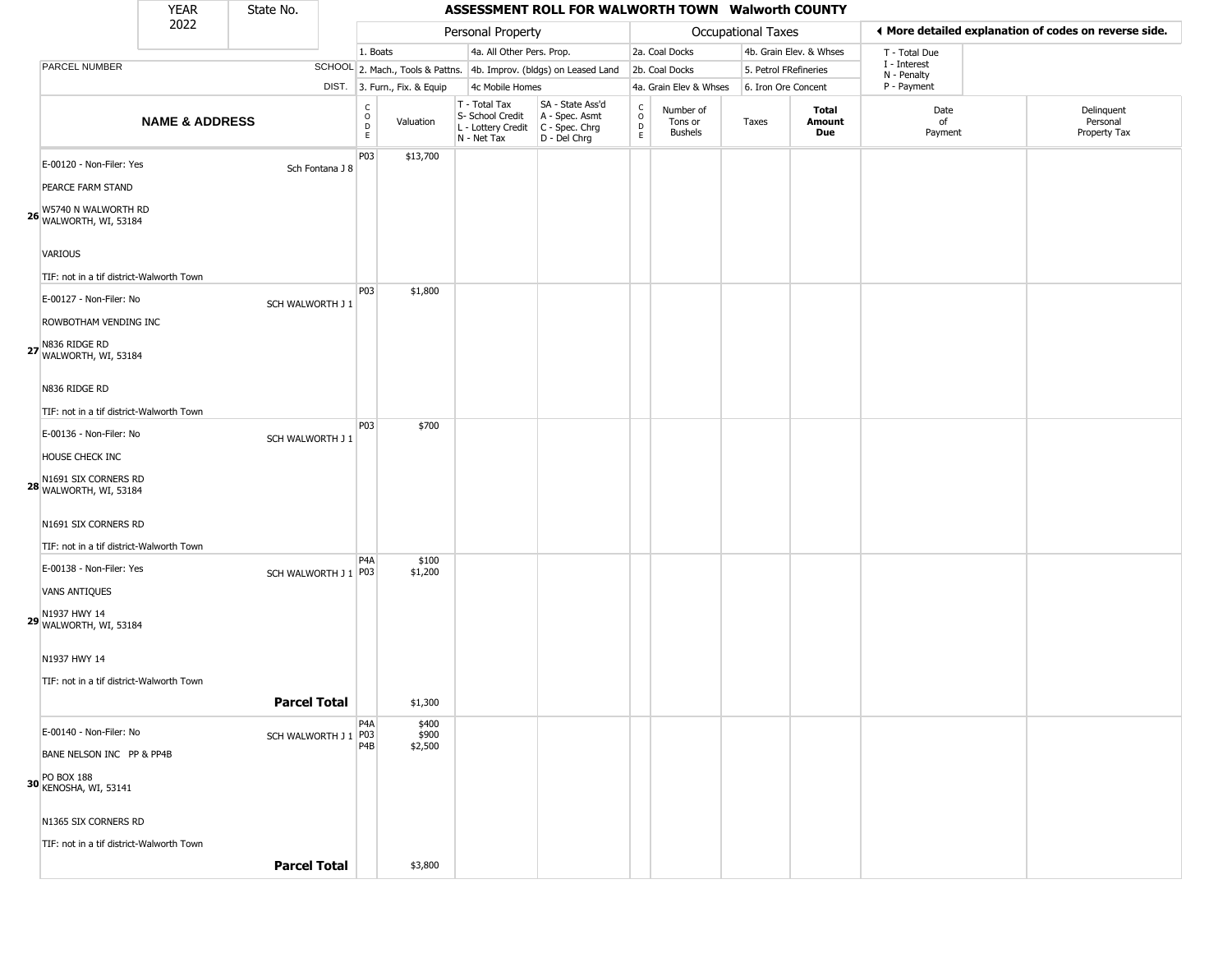### YEAR **ASSESSMENT ROLL FOR WALWORTH TOWN Walworth COUNTY** 2022 DIST. 3. Furn., Fix. & Equip PARCEL NUMBER **NAME & ADDRESS** State No. C O D E Valuation T - Total Tax S- School Credit A - Spec. Asmt L - Lottery Credit C - Spec. Chrg N - Net Tax SA - State Ass'd D - Del Chrg C O D E Number of Tons or Bushels Taxes **Total Amount Due** Date of Payment Delinquent Personal Property Tax Personal Property **Personal Property Personal Taxes** 1. Boats **4a. All Other Pers. Prop.** 2a. Coal Docks 4b. Grain Elev. & Whses SCHOOL 2. Mach., Tools & Pattns. 4b. Improv. (bldgs) on Leased Land 2b. Coal Docks 5. Petrol FRefineries 4c Mobile Homes 4a. Grain Elev & Whses 6. Iron Ore Concent T - Total Due I - Interest N - Penalty P - Payment 3**More detailed explanation of codes on reverse side. 31** WILLIAMS BAY, WI, 53191-0036 E-00149 - Non-Filer: Yes Sch Fontana J 8 P03 GUNNER OLSEN LANDSCAPING LLC PO BOX 36 N2482 CTY TK F TIF: not in a tif district-Walworth Town P4A \$100 \$600 **Parcel Total** \$700 **32** WILLIAMS BAY, WI, 53191 E-00155 - Non-Filer: Yes SCH WALWORTH J 1 **BIG FOOT STOARGE LLC** PO BOX 158 N1356 WHY 14 TIF: not in a tif district-Walworth Town \$0 **33** 215 N POINT DR WINTHROP HARBOR, IL, 60096 E-00156 - Non-Filer: No SCH WALWORTH J 1 SKIPPER MARINE OF CHICAGO-LAND, INC W6799 BRICK CHURCH RD TIF: not in a tif district-Walworth Town P03 \$5,800 **34** CHICAGO, IL, 60654 E-00159 - Non-Filer: Yes Sch Fontana J 8 SMUCKER FOODSERVICE INC PO BOX 3576 N2484 CTY RD O TIF: not in a tif district-Walworth Town P03 \$1,500 **35** LAKE GENEVA, WI, 53147 E-00160 - Non-Filer: Yes MILSTEAD LLC PO BOX 27 VARIOUS TIF: not in a tif district-Walworth Town P4A Sch Fontana J 8 P03 \$500 \$8,800

**Parcel Total 1** \$9,300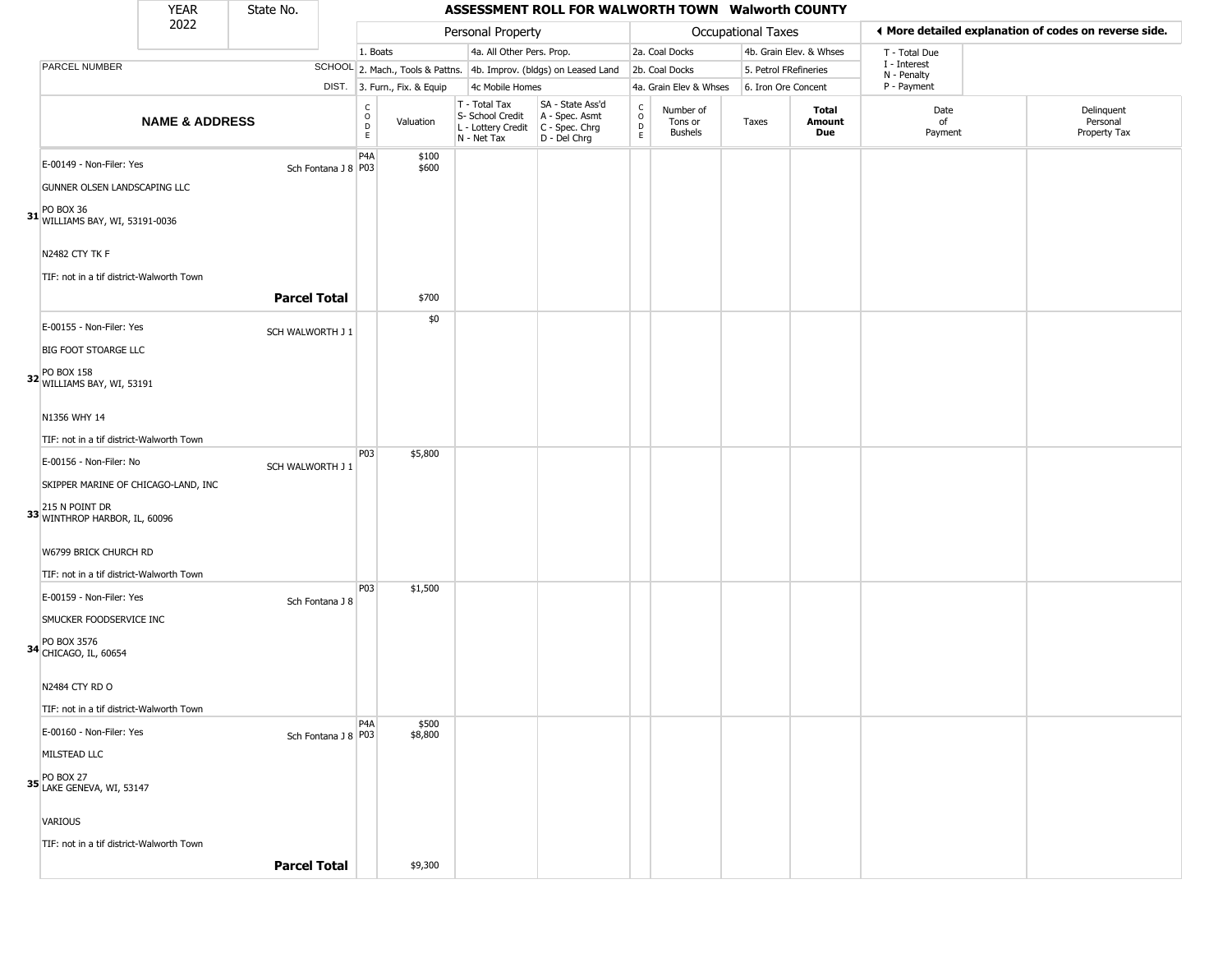| YFAR | State No. |  |
|------|-----------|--|
| 2022 |           |  |

## **ASSESSMENT ROLL FOR WALWORTH TOWN Walworth COUNTY**

|                                                   | 2022                                                   |                      |                                            |                              | Personal Property                                                      |                                                                      |                        |                                        | Occupational Taxes    |                         |                             | I More detailed explanation of codes on reverse side. |
|---------------------------------------------------|--------------------------------------------------------|----------------------|--------------------------------------------|------------------------------|------------------------------------------------------------------------|----------------------------------------------------------------------|------------------------|----------------------------------------|-----------------------|-------------------------|-----------------------------|-------------------------------------------------------|
|                                                   |                                                        |                      | 1. Boats                                   |                              | 4a. All Other Pers. Prop.                                              |                                                                      |                        | 2a. Coal Docks                         |                       | 4b. Grain Elev. & Whses | T - Total Due               |                                                       |
| <b>PARCEL NUMBER</b>                              |                                                        |                      |                                            |                              |                                                                        | SCHOOL 2. Mach., Tools & Pattns. 4b. Improv. (bldgs) on Leased Land  |                        | 2b. Coal Docks                         | 5. Petrol FRefineries |                         | I - Interest<br>N - Penalty |                                                       |
|                                                   |                                                        |                      |                                            | DIST. 3. Furn., Fix. & Equip | 4c Mobile Homes                                                        |                                                                      |                        | 4a. Grain Elev & Whses                 | 6. Iron Ore Concent   |                         | P - Payment                 |                                                       |
|                                                   | <b>NAME &amp; ADDRESS</b>                              |                      | C<br>$\circ$<br>$\mathsf D$<br>$\mathsf E$ | Valuation                    | T - Total Tax<br>S- School Credit<br>L - Lottery Credit<br>N - Net Tax | SA - State Ass'd<br>A - Spec. Asmt<br>C - Spec. Chrg<br>D - Del Chrg | C<br>$\circ$<br>D<br>E | Number of<br>Tons or<br><b>Bushels</b> | Taxes                 | Total<br>Amount<br>Due  | Date<br>of<br>Payment       | Delinquent<br>Personal<br>Property Tax                |
| E-00163 - Non-Filer: No                           |                                                        | SCH WALWORTH J 1     | P03                                        | \$3,500                      |                                                                        |                                                                      |                        |                                        |                       |                         |                             |                                                       |
| DIRECTV, LLC                                      |                                                        |                      |                                            |                              |                                                                        |                                                                      |                        |                                        |                       |                         |                             |                                                       |
| 36 1010 PINE, 9E-L-01<br>36 ST LOUIS, MO, 63101   |                                                        |                      |                                            |                              |                                                                        |                                                                      |                        |                                        |                       |                         |                             |                                                       |
| <b>VARIOUS</b>                                    |                                                        |                      |                                            |                              |                                                                        |                                                                      |                        |                                        |                       |                         |                             |                                                       |
| TIF: not in a tif district-Walworth Town          |                                                        |                      |                                            |                              |                                                                        |                                                                      |                        |                                        |                       |                         |                             |                                                       |
| E-00169 - Non-Filer: Yes                          |                                                        | SCH WALWORTH J 1 P4A | P03                                        | \$700<br>\$1,100             |                                                                        |                                                                      |                        |                                        |                       |                         |                             |                                                       |
| ALDEN HILLS FARMS, LLC                            |                                                        |                      |                                            |                              |                                                                        |                                                                      |                        |                                        |                       |                         |                             |                                                       |
| 37 5799 STEELE RD<br>BURLINGTON, WI, 53105        |                                                        |                      |                                            |                              |                                                                        |                                                                      |                        |                                        |                       |                         |                             |                                                       |
| N237 ALDEN RD                                     |                                                        |                      |                                            |                              |                                                                        |                                                                      |                        |                                        |                       |                         |                             |                                                       |
| TIF: not in a tif district-Walworth Town          |                                                        |                      |                                            |                              |                                                                        |                                                                      |                        |                                        |                       |                         |                             |                                                       |
|                                                   |                                                        | <b>Parcel Total</b>  |                                            | \$1,800                      |                                                                        |                                                                      |                        |                                        |                       |                         |                             |                                                       |
| E-00170 - Non-Filer: No                           |                                                        | SCH WALWORTH J 1     | P4B                                        | \$6,200                      |                                                                        |                                                                      |                        |                                        |                       |                         |                             |                                                       |
| BARBARA INGALLS PP4B                              |                                                        |                      |                                            |                              |                                                                        |                                                                      |                        |                                        |                       |                         |                             |                                                       |
| W7285 BELOIT RD<br>38 WALWORTH, WI, 53184         |                                                        |                      |                                            |                              |                                                                        |                                                                      |                        |                                        |                       |                         |                             |                                                       |
| HANGAR #1                                         |                                                        |                      |                                            |                              |                                                                        |                                                                      |                        |                                        |                       |                         |                             |                                                       |
| TIF: not in a tif district-Walworth Town          |                                                        |                      |                                            |                              |                                                                        |                                                                      |                        |                                        |                       |                         |                             |                                                       |
| E-00171 - Non-Filer: No                           |                                                        | Sch Fontana J 8 P03  | P <sub>4</sub> A                           | \$100<br>\$1,600             |                                                                        |                                                                      |                        |                                        |                       |                         |                             |                                                       |
|                                                   | GENESIS ELDERCARE REHABILITATION SERVICE, LLC TAX DEPT |                      |                                            |                              |                                                                        |                                                                      |                        |                                        |                       |                         |                             |                                                       |
| 39 101 EAST STATE ST<br>KENNETT SQUARE, PA, 19348 |                                                        |                      |                                            |                              |                                                                        |                                                                      |                        |                                        |                       |                         |                             |                                                       |
| N2270 STATE RD 67                                 |                                                        |                      |                                            |                              |                                                                        |                                                                      |                        |                                        |                       |                         |                             |                                                       |
| TIF: not in a tif district-Walworth Town          |                                                        |                      |                                            |                              |                                                                        |                                                                      |                        |                                        |                       |                         |                             |                                                       |
|                                                   |                                                        | <b>Parcel Total</b>  |                                            | \$1,700                      |                                                                        |                                                                      |                        |                                        |                       |                         |                             |                                                       |
| E-00173 - Non-Filer: No                           |                                                        | SCH WALWORTH J 1     | P03                                        | \$400                        |                                                                        |                                                                      |                        |                                        |                       |                         |                             |                                                       |
|                                                   | PITNEY BOWES GLOBAL FINANCIAL SVCS, LLC                |                      |                                            |                              |                                                                        |                                                                      |                        |                                        |                       |                         |                             |                                                       |
| 5310 CYPRESS CENTER DR<br>40 TAMPA, FL, 33609     |                                                        |                      |                                            |                              |                                                                        |                                                                      |                        |                                        |                       |                         |                             |                                                       |
| VARIOUS                                           |                                                        |                      |                                            |                              |                                                                        |                                                                      |                        |                                        |                       |                         |                             |                                                       |
| TIF: not in a tif district-Walworth Town          |                                                        |                      |                                            |                              |                                                                        |                                                                      |                        |                                        |                       |                         |                             |                                                       |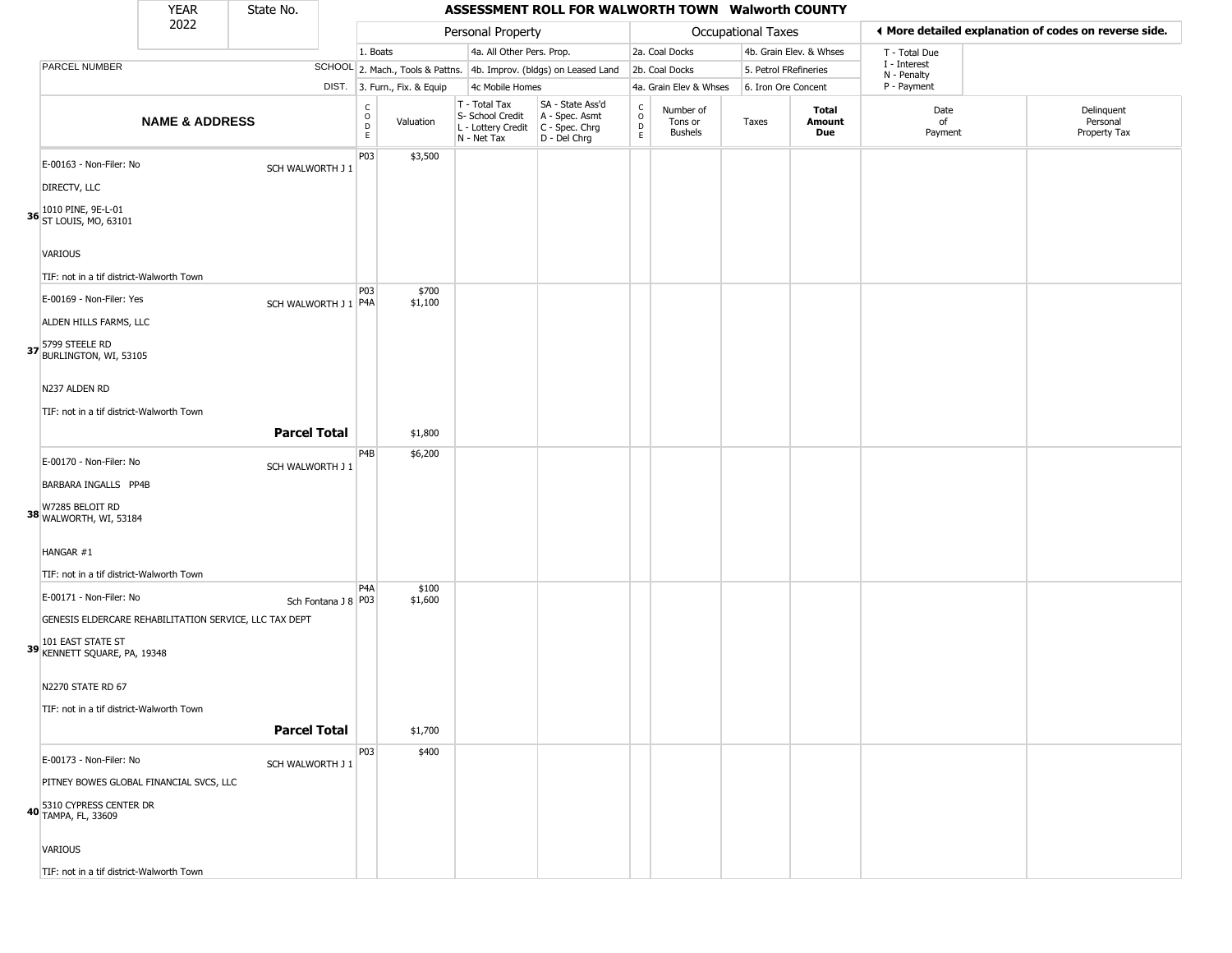### YEAR **ASSESSMENT ROLL FOR WALWORTH TOWN Walworth COUNTY** 2022 DIST. 3. Furn., Fix. & Equip PARCEL NUMBER **NAME & ADDRESS** State No. C O D E Valuation T - Total Tax S- School Credit A - Spec. Asmt L - Lottery Credit C - Spec. Chrg N - Net Tax SA - State Ass'd D - Del Chrg C O D E Number of Tons or Bushels Taxes **Total Amount Due** Date of Payment Delinquent Personal Property Tax Personal Property **Personal Property Personal Taxes** 1. Boats **4a. All Other Pers. Prop.** 2a. Coal Docks 4b. Grain Elev. & Whses SCHOOL 2. Mach., Tools & Pattns. 4b. Improv. (bldgs) on Leased Land 2b. Coal Docks 5. Petrol FRefineries 4c Mobile Homes 4a. Grain Elev & Whses 6. Iron Ore Concent T - Total Due I - Interest N - Penalty P - Payment 3**More detailed explanation of codes on reverse side. 41** 600 E LAS COLINAS BLVD, STE 2000 IRVING, TX, 75039 E-00174 - Non-Filer: Yes SCH WALWORTH J 1 PINNACLE PROPANE EXPRESS, LLC VARIOUS TIF: not in a tif district-Walworth Town P4A \$500 **42** WALWORTH, WI, 53184 E-00175 - Non-Filer: Yes SCH WALWORTH J 1 SOBERG WINDOW & DOOR CO PO BOX 95 W5820 COUNTY RD B TIF: not in a tif district-Walworth Town P03 \$1,800 **43** PO BOX 182 BARRINGTON, IL, 60011 E-00176 - Non-Filer: No SCH WALWORTH J 1 GOLF SIERRA KILO, LLC PP4B 4175 BELOIT RD- HANGAR 6 TIF: not in a tif district-Walworth Town P4B \$3,100 **44** ROSEMONT, IL, 60018 E-00177 - Non-Filer: Yes Sch Fontana J 8 GREAT LAKES COCA-COLA DISTRIBUTION, LLC 6250 N RIVER RD STE 9000 W6763 SOUTH SHORE DR TIF: not in a tif district-Walworth Town P03 \$900 **45** W6175 WILLOW BEND RD WALWORTH, WI, 53184 E-00179 - Non-Filer: Yes COMFORT ZONE WINDOW TINTING, LLC W6175 WILLOW BEND RD TIF: not in a tif district-Walworth Town P4A Sch Fontana J 8 P03 \$900 \$4,000

**Parcel Total** | \$4,900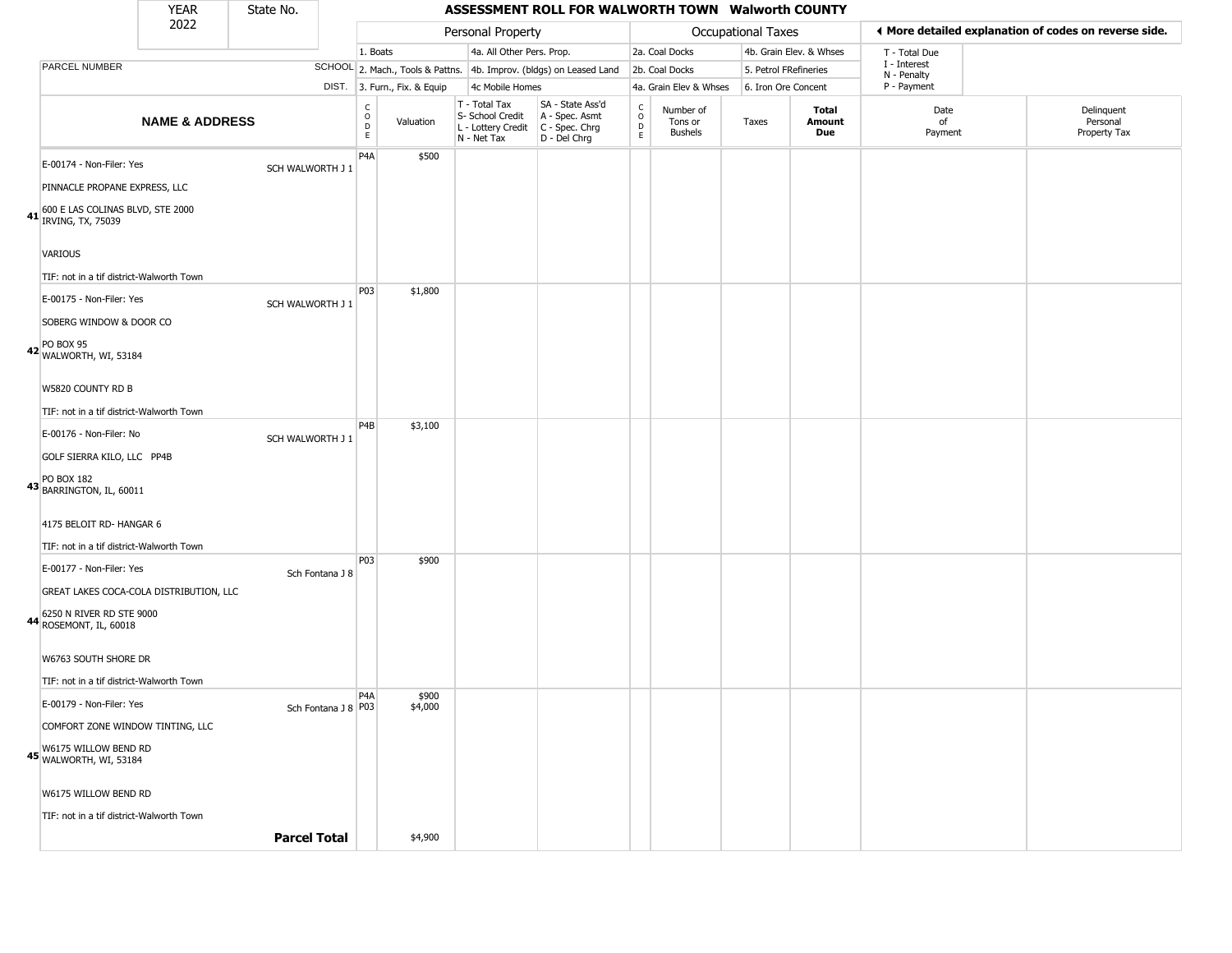|                                                                                                                                                                                                                                                                                                                         | <b>YEAR</b>               | State No.        |                 |                        |                                  |                                                                        | ASSESSMENT ROLL FOR WALWORTH TOWN Walworth COUNTY                    |                                   |                                        |                           |                               |                             |                                                       |
|-------------------------------------------------------------------------------------------------------------------------------------------------------------------------------------------------------------------------------------------------------------------------------------------------------------------------|---------------------------|------------------|-----------------|------------------------|----------------------------------|------------------------------------------------------------------------|----------------------------------------------------------------------|-----------------------------------|----------------------------------------|---------------------------|-------------------------------|-----------------------------|-------------------------------------------------------|
|                                                                                                                                                                                                                                                                                                                         | 2022                      |                  |                 |                        |                                  | Personal Property                                                      |                                                                      |                                   |                                        | <b>Occupational Taxes</b> |                               |                             | ♦ More detailed explanation of codes on reverse side. |
|                                                                                                                                                                                                                                                                                                                         |                           |                  |                 | 1. Boats               |                                  | 4a. All Other Pers. Prop.                                              |                                                                      |                                   | 2a. Coal Docks                         |                           | 4b. Grain Elev. & Whses       | T - Total Due               |                                                       |
| <b>PARCEL NUMBER</b>                                                                                                                                                                                                                                                                                                    |                           |                  |                 |                        | SCHOOL 2. Mach., Tools & Pattns. |                                                                        | 4b. Improv. (bldgs) on Leased Land                                   |                                   | 2b. Coal Docks                         |                           | 5. Petrol FRefineries         | I - Interest<br>N - Penalty |                                                       |
|                                                                                                                                                                                                                                                                                                                         |                           |                  |                 |                        | DIST. 3. Furn., Fix. & Equip     | 4c Mobile Homes                                                        |                                                                      |                                   | 4a. Grain Elev & Whses                 |                           | 6. Iron Ore Concent           | P - Payment                 |                                                       |
|                                                                                                                                                                                                                                                                                                                         | <b>NAME &amp; ADDRESS</b> |                  |                 | C<br>$\circ$<br>D<br>E | Valuation                        | T - Total Tax<br>S- School Credit<br>L - Lottery Credit<br>N - Net Tax | SA - State Ass'd<br>A - Spec. Asmt<br>C - Spec. Chrg<br>D - Del Chrq | $\mathsf{C}$<br>$\circ$<br>D<br>E | Number of<br>Tons or<br><b>Bushels</b> | Taxes                     | Total<br><b>Amount</b><br>Due | Date<br>of<br>Payment       | Delinquent<br>Personal<br>Property Tax                |
| E-00180 - Non-Filer: No<br><b>U.S BANK NATIONAL ASSOCIATION</b><br>1310 MADRID STREET STE 100<br>46 MARSHALL, MN, 56258<br>N2002 STATE RD 67<br>TIF: not in a tif district-Walworth Town<br>E-00181 - Non-Filer: No<br>DATA SALES CO, INC<br>3450 W BURNSVILLE PKWY<br>47 BURNSVILLE, MN, 55337<br>N1365 SIX CORNERS RD |                           | SCH WALWORTH J 1 | Sch Fontana J 8 | P03<br>P03             | \$8,500<br>\$1,800               |                                                                        |                                                                      |                                   |                                        |                           |                               |                             |                                                       |
| TIF: not in a tif district-Walworth Town                                                                                                                                                                                                                                                                                |                           |                  |                 |                        |                                  |                                                                        |                                                                      |                                   |                                        |                           |                               |                             |                                                       |
| NO. OF PARCELS 47                                                                                                                                                                                                                                                                                                       |                           | <b>TOTALS</b>    |                 |                        | 291,700.00                       |                                                                        |                                                                      |                                   |                                        |                           |                               |                             |                                                       |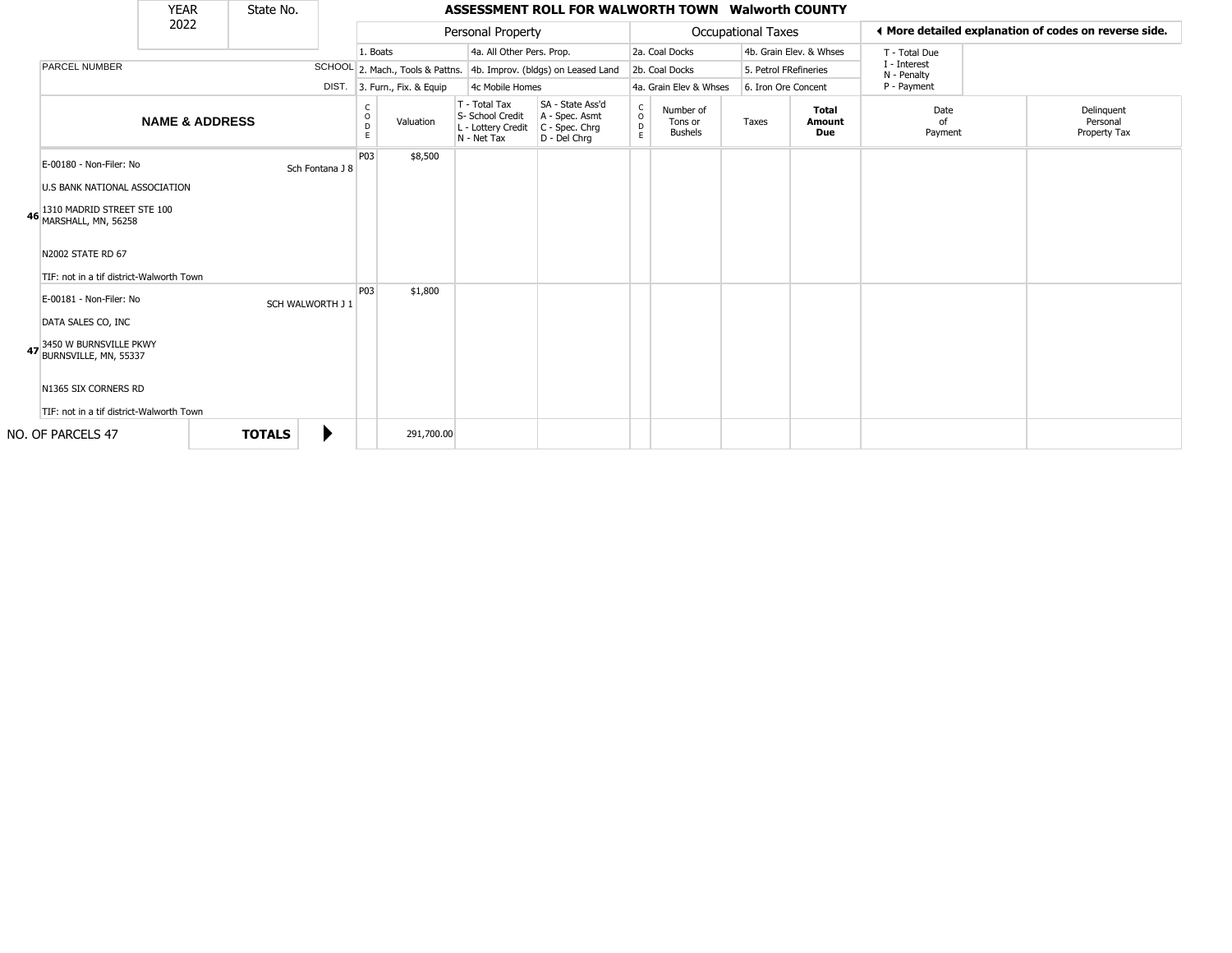| Class                 | <b>Total PP Records   Total Valuation</b> |           |
|-----------------------|-------------------------------------------|-----------|
| No Value              | 1                                         | \$0       |
| <b>P03</b>            | 30                                        | \$102,600 |
| P4A                   | 14                                        | \$28,600  |
| P <sub>4</sub> B      | 13                                        | \$160,500 |
| <b>State Assessed</b> | 1                                         | \$0       |
| Total:                | 47                                        | \$291700  |

# **Municipality Totals by Class Municipality Totals - By County and Class**

| County   | <b>Class</b>          | <b>Total PP Records   Total Valuation</b> |           |
|----------|-----------------------|-------------------------------------------|-----------|
| Walworth | <b>No Value</b>       | 1                                         | \$0       |
|          | P <sub>0</sub> 3      | 30                                        | \$102,600 |
|          | P4A                   | 14                                        | \$28,600  |
|          | P <sub>4</sub> B      | 13                                        | \$160,500 |
|          | <b>State Assessed</b> | 1                                         | \$0       |
|          | Total:                | 47                                        | \$291,700 |
| Total:   |                       | 47                                        | \$291,700 |

# **Municipality Totals - By County, TIF, Class**

| County   | <b>TIF District</b> | <b>Class</b>          | <b>Total PP Records   Total Valuation</b> |           |
|----------|---------------------|-----------------------|-------------------------------------------|-----------|
| Walworth |                     | No Value              | 1                                         | \$0       |
|          |                     | <b>P03</b>            | 30                                        | \$102,600 |
|          |                     | P <sub>4</sub> A      | 14                                        | \$28,600  |
|          |                     | P <sub>4</sub> B      | 13                                        | \$160,500 |
|          |                     | <b>State Assessed</b> | 1                                         | \$0       |
|          |                     | Total:                | 47                                        | \$291,700 |
|          | Total:              |                       | 47                                        | \$291,700 |
| Total:   |                     |                       | 47                                        | \$291,700 |

# **Municipality Totals - By County, School District, Class**

| County   | <b>School District1</b>                        | <b>Class</b>     | <b>Total PP Records   Total Valuation</b> |           |
|----------|------------------------------------------------|------------------|-------------------------------------------|-----------|
| Walworth | Sch Fontana J 8                                | <b>P03</b>       | 12                                        | \$71,900  |
|          |                                                | P <sub>4</sub> A | 6                                         | \$1,900   |
|          |                                                | P <sub>4</sub> B | 1                                         | \$70,000  |
|          |                                                | Total:           | 13                                        | \$143,800 |
|          | <b>SCH WALWORTH No Value</b><br>J <sub>1</sub> |                  | 1                                         | \$0       |
|          |                                                | <b>P03</b>       | 18                                        | \$30,700  |
|          |                                                | P <sub>4</sub> A | 8                                         | \$26,700  |
|          |                                                | P <sub>4</sub> B | 12                                        | \$90,500  |